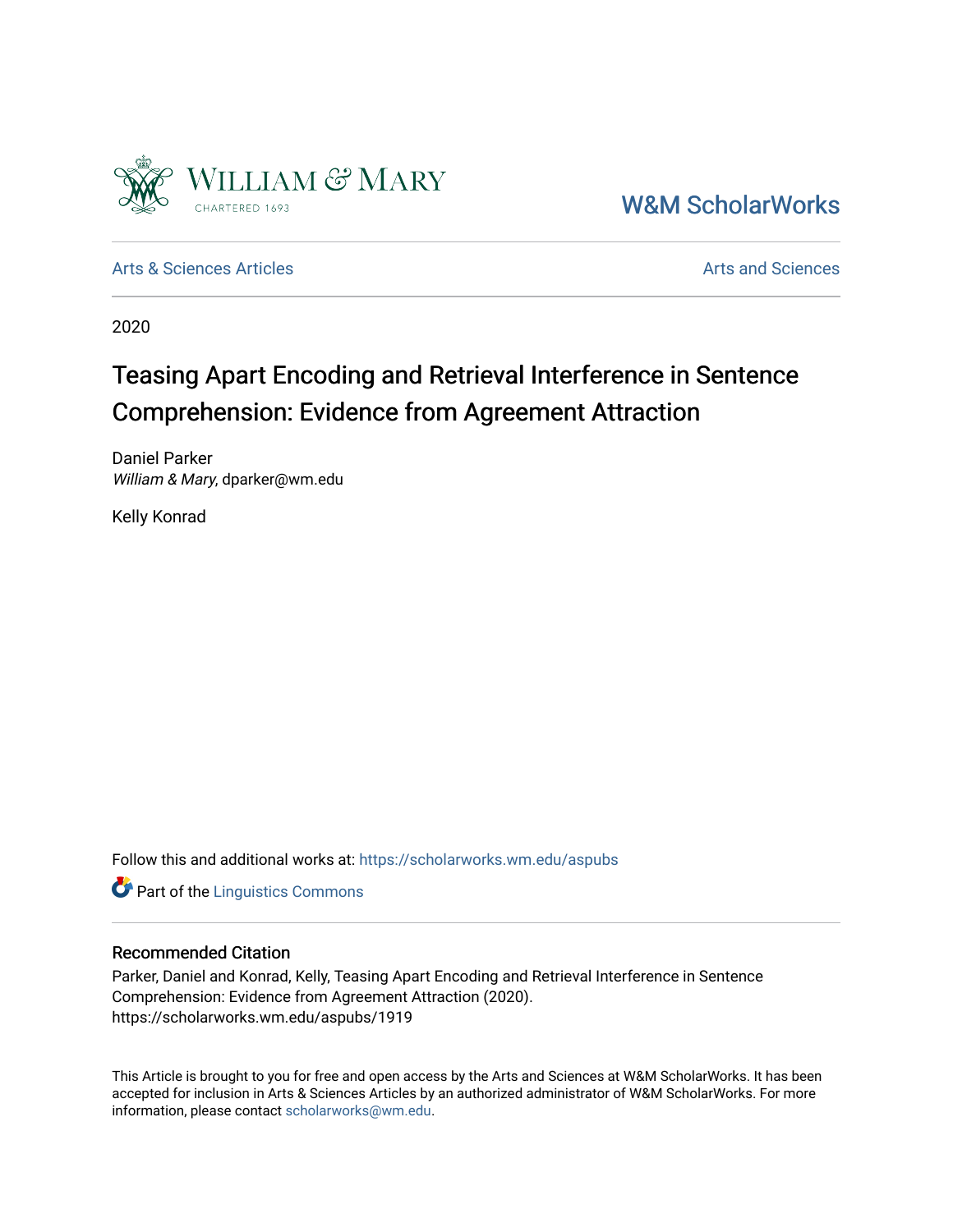# **Teasing apart encoding and retrieval interference in sentence comprehension: Evidence from agreement attraction**

**Dan Parker (dparker@wm.edu)** Linguistics Program, William & Mary, P.O. Box 8795 Williamsburg, VA 23187 USA

**Kelly Konrad (kpkonrad@email.wm.edu)**

Linguistics Program, William & Mary, P.O. Box 8795 Williamsburg, VA 23187 USA

#### **Abstract**

This study investigates interference effects in sentence processing. A parade case involves agreement attraction, where the processing of a number mismatch between a verb and its subject is eased by a number-matching lure (\**The key*target *to the cabinets*lure *were rusty*), relative to sentences where neither noun matches the verb (*\*The key to the cabinet were rusty*). Existing accounts claim that this effect reflects error-prone retrieval or misrepresentation of the target. Recently, a third account has been proposed which claims that the contrast between the two configurations reflects increased difficulty in the second sentence due to feature overwriting in the encoding (both nouns are singular). We provide results from two self-paced reading experiments that isolate the effects of feature overwriting and attraction by manipulating the presence of an agreement cue. Results showed a larger difference within the configurations with a cue, which suggest that attraction cannot be reduced to feature overwriting.

**Keywords:** sentence processing, interference, agreement attraction, memory retrieval, feature overwriting, reading times

#### **Introduction**

Interference effects provide valuable clues about how we mentally encode and access linguistic information in working memory during language processing (Jäger, Engelmann, & Vasishth, 2017). One type of interference effect that has received much attention in the sentence comprehension literature involves so-called "agreement attraction" (Clifton, Frazier, & Deevy, 1999; Pearlmutter, Garnsey, & Bock, 1999; Wagers, Lau, & Phillips, 2009), where the processing of a number mismatch between a verb and its subject is eased by a number-matching lure noun (the "attractor"), e.g., (1a), relative to equally ungrammatical sentences that lack a number-matching noun, e.g., (1b).

- (1) a. \*The key(target) to **the cabinets**(lure) unsurprisingly **were**  rusty.
	- b. \*The key to the cabinet unsurprisingly **were** rusty.

There are two leading accounts of agreement attraction. One account pins the problem on error-prone memory retrieval mechanisms (Wagers et al., 2009). On this account, the plural verb *were* in (1) triggers a retrieval process to recover an item in memory that matches the cues [+subject] and [+plural]. In (1a), this process may erroneously retrieve the plural lure, e.g., *the cabinets*, based on the partial match to the [+plural] cue, leading to the false impression that agreement is licensed (see also Dillon, Mishler, Sloggett, & Phillips, 2013; Lago, Shalom, Sigman, Lau, & Phillips, 2015; Tanner, Nicol, & Brehm, 2014; Tucker, Idrissi, & Almeida, 2015). A competing account suggests that attraction reflects misrepresentation of the target subject, rather than misretrieval (see Hammerly, Staub, & Dillon, 2019, for a review). One version of this account claims that the plural feature of the attractor "percolates" up to the target subject, spuriously licensing agreement (Bock & Eberhard, 1993; Eberhard, 1997; Franck, Vigliocco, & Nicol, 2002; Vigliocco, Butterworth, & Semenza, 1995). Another version claims that spreading activation of the plural number on the attractor triggers agreement (Eberhard, Cutting, & Bock, 2005).

Recently, a third account has been proposed. Vasishth and colleagues (Vasishth, Jäger, & Nicenboim, 2017) argued that the contrast between the sentences in (1) does not reflect misretrieval or misrepresentation of the target, but rather increased processing difficulty in (1b), relative to (1a), due to feature overwriting at the stage of encoding. Vasishth et al. point out that whereas the nouns in the attractor-match condition (1a) have different number markings (target  $=$ singular, attractor = plural), the nouns in the attractormismatch condition (1b) are both singular. In this scenario, a process known as "feature overwriting" (Nairne, 1990), can occur, in which the number feature shared between the items becomes degraded, making retrieval of the target (i.e., *the key*) more difficult. This effect constitutes a form of interference whereby overlap in features between the target and a lure deteriorates the quality of their representations in memory, which impedes access to the target, predicting processing difficulty in the form of a slow down at the point of retrieval, e.g., at the verb.

The feature overwriting account is attractive because it does not require stipulation of any new mechanisms and Vasishth et al. (2017) offer an explicit computational model of their account that provides a good fit to existing data. However, their account misses a key point about agreement attraction: comprehenders find the attractor-match condition (1a) to be on a par with grammatical agreement, e.g., *The key to the cabinet(s) is rusty*, giving rise to an "illusion of acceptability" (Phillips, Wagers, & Lau, 2011). Crucially, the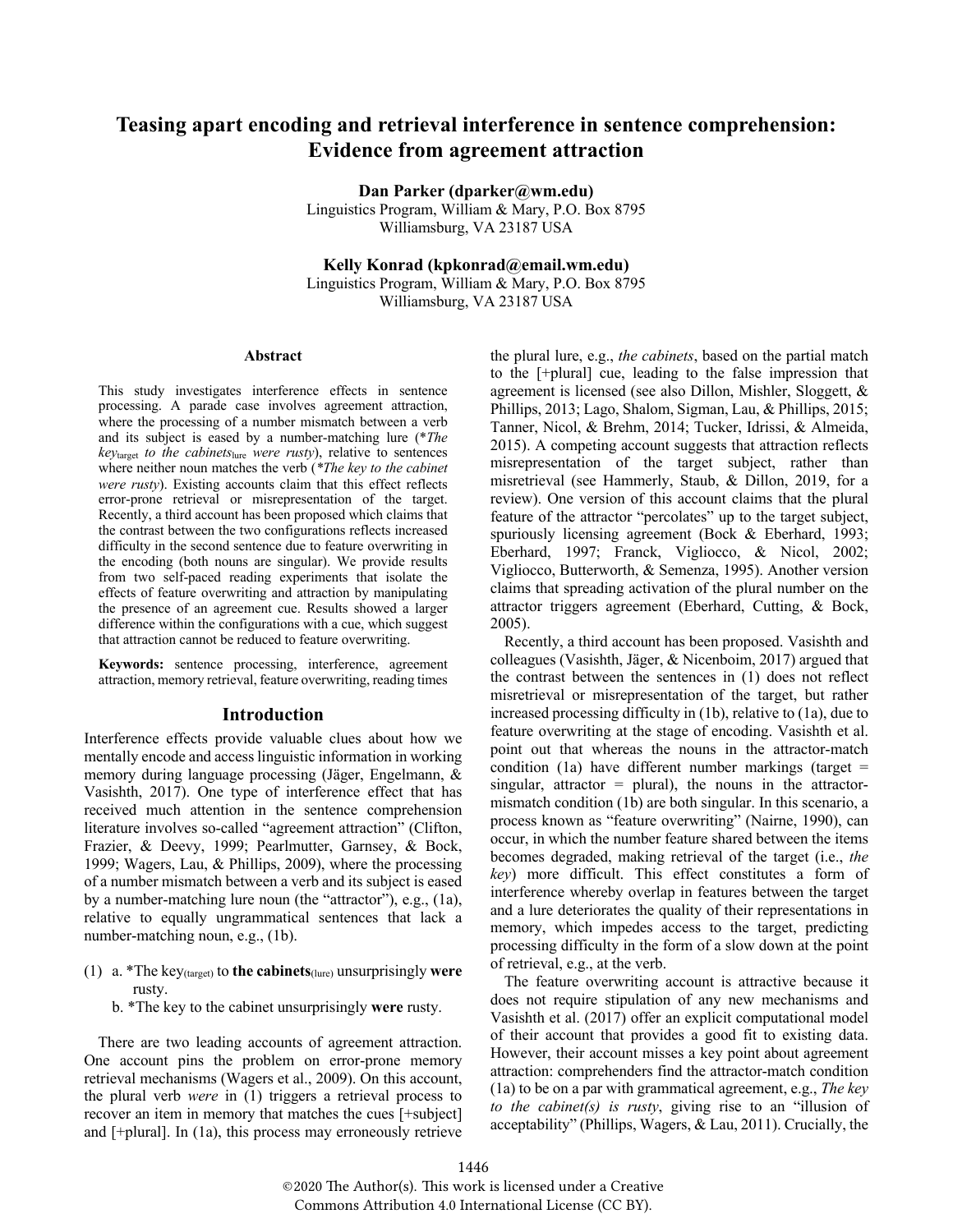feature overwriting account does not explain why comprehenders are fooled into accepting (1a).

It is difficult to distinguish the competing accounts of agreement attraction because the data (e.g., reading times, acceptability judgments) underdetermines the underlying generative processes, i.e., there are multiple cognitive processes that could give rise to the observed behavior. Here, we set out to test the predictions of the feature overwriting account. Specifically, if the contrast between (1a) and (1b) reflects increased processing difficulty due to feature overwriting in the attractor-mismatch condition (1b), then the same contrast should arise even when the verb does not deploy a number cue for retrieval, as in the case with past tense verbs, e.g., *The key to the cabinets apparently had been misplaced.*

This prediction was first extrapolated in Villata et al. (2018). Villata and colleagues tested retrieval for agreement processing in configurations with and without a number cue like in Table 1 and found that overlap in number features between the target (e.g., *the waiter*) and lure (e.g., *the dancer(s)*) had a marginal effect on agreement processing, but only when retrieval required number agreement (e.g., *criticizes*). Villata and colleagues presented their findings as evidence for interference at retrieval.

Table 1: Sample items from Villata et al. (2018) Expt. 2.

| $+cu$ e, $+$ match | The dancer-SG that the waiter-SG<br>strongly criticizes-SG              |
|--------------------|-------------------------------------------------------------------------|
| +cue, -match       | The dancers-PL that the waiter-SG<br>strongly criticizes-SG             |
| -cue, +match       | The dancer-SG that the waiter-SG<br>strongly criticized- $\varnothing$  |
| -cue, -match       | The dancers-PL that the waiter-SG<br>strongly criticized- $\varnothing$ |

There are two reasons to revisit the claims in Villata et al. (2018). First, they did not test the critical agreement attraction configuration in (1a), focusing instead on grammatical sentences where the target matched the verb in number. Importantly, a growing number of studies suggest that subject-verb agreement is computed differently in grammatical and ungrammatical configurations (Lago, Alcocer, & Phillips, 2011; Wagers et al., 2009). For instance, in grammatical configurations, agreement can be computed via predictive processing, e.g., the target subject predicts the number of the verb. However, when the verb form violates this prediction in ungrammatical configurations like those in (1), comprehenders engage memory retrieval as a repair/reanalysis procedure to recover a number matching item to license agreement. This difference might explain why Villata et al. (2018) did not find a significant effect of retrieval in grammatical contexts. But more research is needed on the configurations in (1), which are argued to engage retrieval. Second, singular verbs like those in the +cue conditions of their study generally do not induce interference effects. Instead, research shows that only plural verbs trigger interference, resulting in a "plural markedness effect" (see Wagers et al., 2009, for discussion). That is, the conditions that Villata et al. may not have been an appropriate test for interference effects. It thus remains unclear whether interference in configurations like (1a) can be reduced to feature overwriting in the encoding.

#### **Experiment 1**

Experiment 1 tests the predictions of the feature overwriting account by extending the design developed by Villata et al. (2018) to configurations that trigger agreement attraction. Specifically, we used a  $2 \times 2$  design that manipulated (i) the number overlap between the target subject and a PP attractor (overlap vs. no overlap), and (ii) the presence of an agreement cue on the verb (+cue vs. -cue), as shown in Table 2. This design isolates the effect of feature overwriting with the -cue conditions, allowing us to compare the profile of feature overwriting to the attraction effect in the +cue conditions. If agreement attraction really reflects feature overwriting, we should see comparable differences within the +cue and -cue conditions. If attraction has a different underlying process (e.g., misretrieval, feature misrepresentation), then we see should a greater difference within the +cue conditions, above and beyond any effect of feature overwriting revealed in the -cue conditions.

Importantly, this design overcomes the two main issues concerning the original design tested by Villata et al. (2018). First, retrieval is required in both the +cue and -cue conditions. It is assumed that in the +cue conditions, retrieval is engaged at the verb in response to the number prediction error generated by the subject (Wagers et al., 2009). In the cue conditions, retrieval is required to relate the subject and verb thematically. Second, the design employs plural verbs in the +cue conditions, which reliably induce interference effects (Wagers et al., 2009).

Table 2: Sample items from Experiment 1.

| -overlap, +cue | The key to the cabinets apparently have<br>been misplaced by the guard. |
|----------------|-------------------------------------------------------------------------|
| +overlap, +cue | The key to the cabinet apparently have<br>been misplaced by the guard.  |
| -overlap, -cue | The key to the cabinets apparently had<br>been misplaced by the guard.  |
| +overlap, -cue | The key to the cabinet apparently had<br>been misplaced by the guard.   |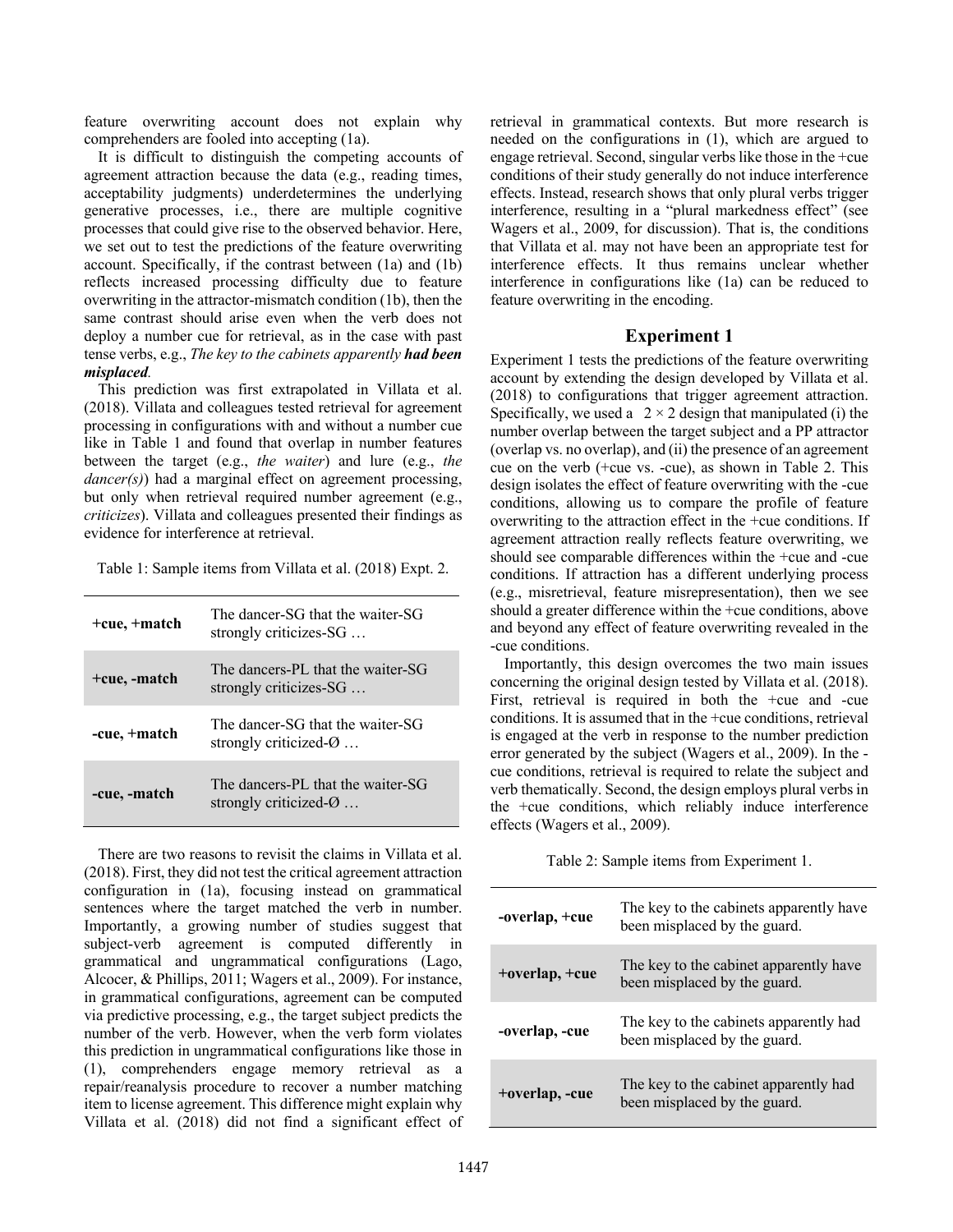#### **Participants**

Participants were 120 native speakers of English recruited from [author's institution]. Participants received credit in an introductory psychology or linguistics course. The experiment session lasted approximately 25 min.

#### **Materials**

Experimental materials were harvested from Wagers et al. (2009) and modified to create 24 sets of 4 conditions, as shown in Table 1. Across all item sets, the target subject (e.g., *the key*) was modified by a prepositional phrase that contained the attractor (e.g., *cabinets*). Number overlap between the target and attractor was manipulated by varying the number of the attractor (singular/plural) to either match or mismatch the singular target NP. The critical auxiliary verb was always a form of *has*: the +cue conditions used *have*, which required number agreement, and the -cue conditions used past tense *had*, which does not require number agreement.<sup>1</sup>

The 24 target items were distributed across 4 lists in a Latin square design and combined with 48 grammatical filler sentences of similar length and complexity, such that each participant read a total of 72 sentences. All sentences were followed by a 'yes/no' comprehension question that addressed various parts of the sentence to prevent participants from developing superficial reading strategies that would allow them to answer the question without reading the entire sentence.

#### **Procedure**

The experiment was conducted using the online experiment platform Ibex (Drummond, n.d.), which allows self-paced reading experiments to be deployed in a standard web browser. Sentences were initially masked by dashes, with white spaces and punctuation intact. Participants pushed the space bar to reveal each word. Presentation was noncumulative, such that the previous word was replaced with dashes when the next word appeared. On-screen feedback was provided for incorrect answers to the comprehension questions. The order of presentation was randomized for each participant.

#### **Analysis**

Data from all participants were included in the analysis. Statistical analyses were carried out over the untrimmed, logtransformed reading time data with linear mixed-effects models using the *lme4* package (Bates, Maechler, & Bolker, 2011) in the *R* software environment (R Development Core Team, 2020). Models were defined using orthogonal contrast coding to examine the effects of number overlap, number cue, and their interaction (overlap  $\times$  cue) for three regions of interest, including the critical auxiliary verb (critical region) and the following two words (spillover regions 1 and 2). All models were fit with a full variance-covariance matrix, i.e., a maximal random effects structure, with random intercepts and slopes for all fixed effect predictors by participants and items (Barr, Levy, Scheepers, & Tily, 2014). If there was a convergence failure or if the model converged but the



 $<sup>1</sup>$  All items, code, and data for this study are available on the Open</sup> Science Framework (https://osf.io/unk94/).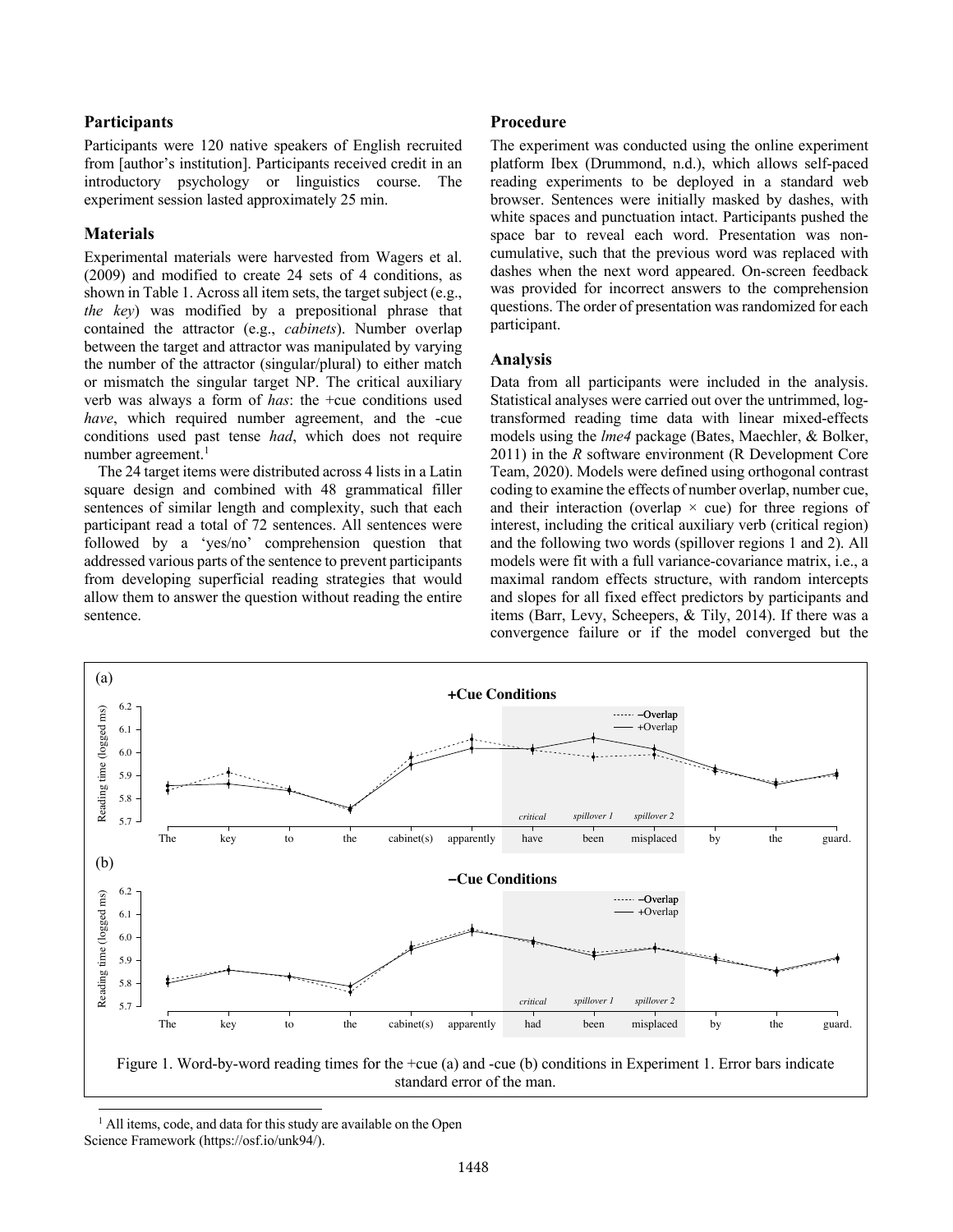correlation estimates were high, the random effects structure was simplified. A fixed effect was considered significant if its absolute *t-*value was greater than 2, which indicates that its 95% confidence interval did not include 0 (Gelman & Hill, 2007).

#### **Results**

Figure 1 shows the average word-by-word reading times for the four experimental conditions in Table 1. No effects were observed at the critical region (number overlap:  $\hat{\beta} = 0.00$ , SE  $= 0.02, t = 0.30;$  cue:  $\hat{\beta} = -0.03, SE = 0.02, t = -1.71;$ interaction:  $\hat{\beta} = 0.00$ , SE = 0.02,  $t = 0.16$ ). Spillover region 1 showed a main effect of number overlap ( $\hat{\beta} = 0.08$ , SE = 0.01,  $t = 4.29$ , cue ( $\hat{\beta} = -0.04$ , SE = 0.02,  $t = -2.20$ ) and an interaction of number overlap with cue ( $\hat{\beta} = -0.09$ , SE = 0.02,  $t = -3.53$ ), driven by the difference in the +cue conditions ( $\hat{\beta}$ )  $= 0.08$ , SE  $= 0.02$ ,  $t = 3.99$ ). No effects were observed in spillover region 2 (number overlap:  $\hat{\beta} = 0.02$ , SE = 0.02, t = 1.19; cue:  $\hat{\beta} = -0.03$ , SE = 0.02, t = -1.61; interaction:  $\hat{\beta}$  = -0.02,  $SE = 0.02$ ,  $t = -0.94$ ).

#### **Discussion**

Experiment 1 isolated the effect of feature overwriting and compared it to the effect of agreement attraction to better understand the source of agreement attraction effects in sentence comprehension. Specifically, Experiment 1 manipulated the number overlap between the target subject and a PP attractor (overlap vs. no overlap) and the presence of an agreement cue (+cue vs. -cue) on the verb. Results showed a larger difference (i.e., attraction effect) within the +cue conditions, above and beyond any effect of feature overwriting revealed in the -cue conditions. These results are incompatible a feature overwriting account of agreement attraction, which predicts that comparable effects should be observed within the +cue and -cue conditions.

A post-hoc analysis of the second NP region (i.e., the lure) suggested by an anonymous reviewer shows no effects (all *t*s < 1.45). Crucially, the features of the target NP are overwritten due to similarity with the lure, we might expect a reading time penalty at the lure region. However, the lack of any evidence for such an effect might be taken as additional evidence against the feature overwriting account.

One concern with Experiment 1 is that in the -cue conditions, the past tense auxiliary verb (*had*) might not have triggered retrieval. For instance, if the auxiliary does not require agreement, the parser might delay retrieval for subject-verb binding until the main verb (e.g., *had been misplaced*) is encountered. Although there is not a statistically significant difference between the -cue conditions at or following the main verb (post-hoc analysis:  $t s < 2$ ), it is important to keep the retrieval trigger in the same linear position across conditions to avoid a confound due to distance between the retrieval trigger and target item. This issue is addressed in Experiment 2.

### **Experiment 2**

The goal of Experiment 2 was to provide a conceptual replication of Experiment 1, holding constant the position of the retrieval trigger across conditions. To achieve this, Experiment 2 used predicates with full lexical verbs in place of auxiliary verbs as the retrieval trigger.

#### **Participants**

Participants were 120 native speakers of English who were recruited using Amazon's Mechanical Turk web service (https://aws.amazon.com/mturk). All participants provided informed consent and were screened for native speaker abilities. The screening probed knowledge of the constraints on English tense, modality, morphology, ellipsis, and syntactic islands. Participants were compensated \$3.00. The experiment lasted approximately 30 min.

#### **Materials**

Experimental materials consisted of the same 24 sets of 4 conditions as in Experiment 1, with the same filler sentences. To keep the retrieval trigger constant across conditions, Experiment 2 used full lexical verbs, rather than auxiliary verbs, as the retrieval trigger, as shown in Table 2.

|  |  |  |  | Table 2: Sample items from Experiment |
|--|--|--|--|---------------------------------------|
|--|--|--|--|---------------------------------------|

| -overlap, +cue | The key to the cabinets apparently rust<br>due to years of disuse.   |  |  |
|----------------|----------------------------------------------------------------------|--|--|
| +overlap, +cue | The key to the cabinet apparently rust<br>due to years of disuse.    |  |  |
| -overlap, -cue | The key to the cabinets apparently<br>rusted due to years of disuse. |  |  |
| +overlap, -cue | The key to the cabinet apparently<br>rusted due to years of disuse.  |  |  |

#### **Procedure and analysis**

Experiment 2 used self-paced reading, following the same procedure used in Experiment 1. Since the experiment was conducted remotely using Mechanical Turk, we employed an instructional manipulation check (Oppenheimer, Meyvis, & Davidenko, 2009) as an additional step to ensure that participants completed the task as directed. Instructional manipulation checks ensure that participants complete the task as directed by asking them to ignore the standard response format and provide a confirmation that they have read the instructions.

Data analysis followed the same steps as in Experiment 1. Five participants were removed from the analysis for failing the instructional manipulation check, leaving data from 115 participants for the final analysis.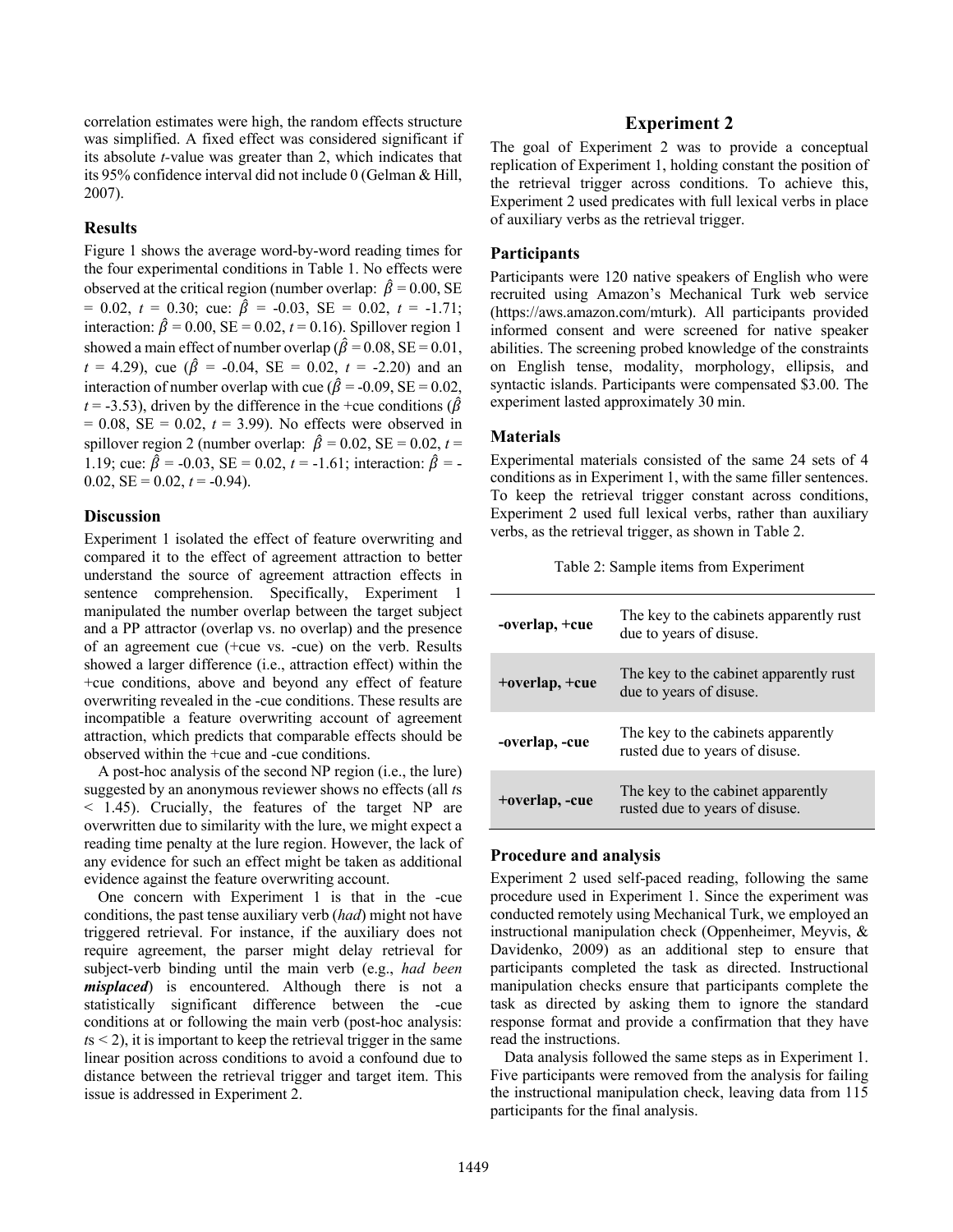

standard error of the man.

#### **Results**

Figure 2 shows the average word-by-word reading times for the four experimental conditions in Table 2. No effects were observed at the critical region (number overlap:  $\hat{\beta} = 0.02$ , SE  $= 0.02$ ,  $t = 1.06$ ; cue:  $\hat{\beta} = 0.04$ , SE = 0.02,  $t = 1.96$ ; interaction:  $\hat{\beta} = -0.05$ , SE = 0.03, t = -1.67). Spillover region 1 showed a main effect cue ( $\hat{\beta}$  = -0.06, SE = 0.02, *t* = 2.91) and an interaction of number overlap with cue ( $\hat{\beta} = -0.08$ , SE = 0.03,  $t = -2.53$ ), driven by the difference in the +cue conditions ( $\hat{\beta}$ )  $= 0.06$ , SE  $= 0.02$ ,  $t = 2.70$ ). No effects were observed in spillover region 2 (number overlap:  $\hat{\beta} = 0.00$ , SE = 0.02, t = 0.03; cue:  $\hat{\beta} = 0.04$ , SE = 0.02,  $t = 1.93$ ; interaction:  $\hat{\beta} = -$ 0.05,  $SE = 0.02$ ,  $t = -1.72$ ).

#### **Discussion**

Experiment 2 provided a conceptual replication of Experiment 1 using full lexical verbs as the retrieval trigger in place of auxiliary verbs to control for effects of distance. As in Experiment 1, results showed a difference within the conditions with an agreement retrieval cue and beyond any effect of feature overwriting revealed in the conditions without an agreement cue. Taken together, these results suggest that agreement attraction cannot be reduced to feature overwriting at the stage of encoding.

#### **General Discussion**

The goal of the current study was to better understand the underlying generative process that gives rise to agreement attraction effects in sentence comprehension. Such effects are typically characterized as eased processing of a subject-verb number mismatch in the presence of a number-matching attractor, relative to sentences that lack a number-matching NP. Previously, such effects have been attributed to errorprone memory retrieval mechanisms or misrepresentation of the target subject. Recently, a third account has been introduced which claims that the contrast between the conditions with and without a number-matching attractor actually reflects feature overwriting in the condition that lacks a number-matching attractor. On this account, feature similarity between the candidate agreement controllers degrades the quality of the target representation in memory, making it more difficult to recover the target later at retrieval, giving rise to the timing difference in previous studies.

To test this proposal, we isolated the effect of feature overwriting by controlling for the use of a number retrieval cue on the verb and compared the effect to that observed in agreement attraction configurations. Results from Experiments 1 and 2 both showed a larger difference (i.e., attraction effect) within the +cue conditions, above and beyond any effect of feature overwriting revealed in the -cue conditions, as shown in Figure 3. These results suggest that the observed reading time differences observed in previous tests of agreement attraction cannot be reduced to feature overwriting at the stage of the encoding.

A concern with the current study raised by an anonymous reviewer is that grammaticality and the presence of a number cue are confounded in Experiments 1 and 2: the +cue conditions are ungrammatical, whereas the -cue conditions are grammatical. Although we assumed that retrieval occurs in both the +cue and -cue conditions, the trigger for retrieval differs in these cases, e.g., prediction error vs. subject-verb thematic linking. This difference might impact agreement processing, but it is unclear how or in what direction. Future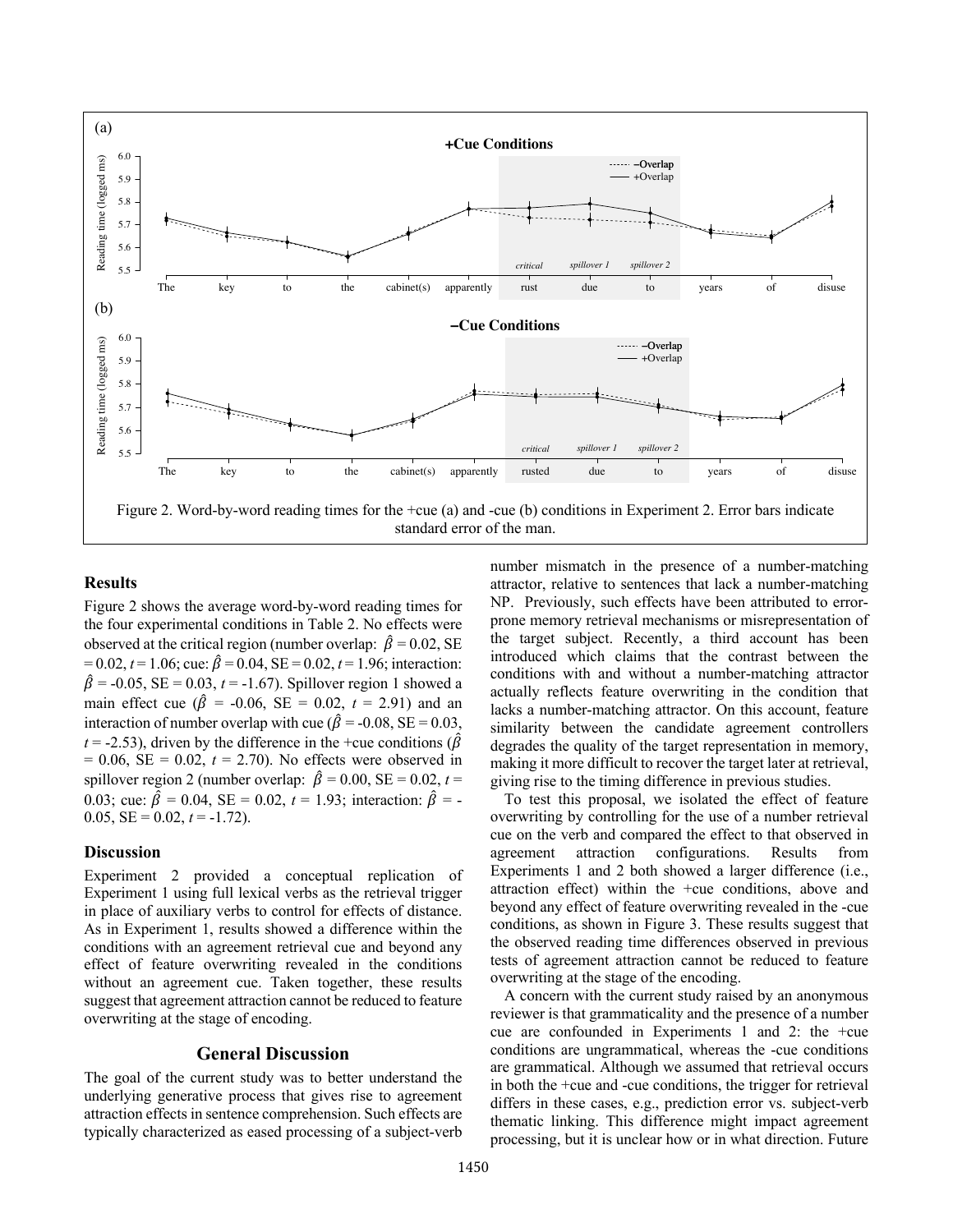

work should employ a design in which grammaticality is kept constant across the ±cue conditions.

Lastly, it is important to emphasize that the current results do not arbitrate between the retrieval and misrepresentation accounts. But they do underscore the importance of understanding the primary effect under investigation: agreement attraction leads to an *illusion of grammaticality* (Phillips et al., 2011), whereby ungrammatical conditions are processed on a par with the grammatical conditions. Crucially, the feature overwriting account does not explain this aspect of the phenomenon, and the results of the current study provide some empirical evidence that narrows down the space of possibilities by ruling out the feature overwriting account.

#### **Acknowledgments**

We would like to thank the three anonymous reviewers and the members of the Computational & Experimental Linguistics Lab at William & Mary for their helpful feedback on this study. This work was supported in part by NSF grant BCS-18843309 awarded to Dan Parker.

#### **References**

- Barr, D., Levy, R., Scheepers, C., & Tily, H. J. (2014). Keep it maximal. *Journal of Memory and Language*, *68*(3), 1–43.
- Bates, D., Maechler, M., & Bolker, B. (2011). lme4: Linear mixed-effects models using S4 classes.
- Bock, K., & Eberhard, K. M. (1993). Meaning, sound and syntax in english number agreement. *Language and Cognitive Processes*, *8*(1), 57–99.
- Clifton, C. J., Frazier, L., & Deevy, P. (1999). Feature manipulation in sentence comprehension. *Rivista Di Linguistica*, *11*, 11–39.
- Dillon, B., Mishler, A., Sloggett, S., & Phillips, C. (2013). Contrasting intrusion profiles for agreement and

anaphora: Experimental and modeling evidence. *Journal of Memory and Lanuage*, *69*, 85–103.

- Drummond, A. (n.d.). Ibex Farm.
- Eberhard, K. M. (1997). The marked effect of number on subject-verb agreement. *Journal of Memory and Language*.
- Eberhard, K. M., Cutting, J., & Bock, K. (2005). Making syntax of sense: Number agreement in sentence production. *Psychological Review*, *112*, 531–559.
- Franck, J., Vigliocco, G., & Nicol, J. (2002). Subject-verb agreement errors in French and English: The role of syntactic hierarchy. *Language and Cognitive Processes*, *17*, 371–404.
- Gelman, A., & Hill, J. (2007). Data analysis using regression and multilevel/hierarchical models. In *Analytical methods for social research*.
- Hammerly, C., Staub, A., & Dillon, B. (2019). The grammaticality asymmetry in agreement attraction reflects response bias: Experimental and modeling evidence. *Cognitive Psychology*, *110*(January), 70– 104.
- Jäger, L. A., Engelmann, F., & Vasishth, S. (2017). Similarity-based interference in sentence comprehension: Literature review and Bayesian metaanalysis. *Journal of Memory and Language*, *94*, 305– 315.
- Lago, S., Alcocer, P., & Phillips, C. (2011). *Agreement attraction in Spanish: Immediate vs. delayed sensitivity*.
- Lago, S., Shalom, D., Sigman, M., Lau, E., & Phillips, C. (2015). Agreement processes in Spanish comprehension. *Journal of Memory and Language*.
- Nairne, J. S. (1990). A feature model of immediate memory. *Memory & Cognition*, *18*, 251–269.
- Oppenheimer, D. M., Meyvis, T., & Davidenko, N. (2009). Instructional manipulation checks: Detecting satisficing to increase statistical power. *Journal of Experimental Social Psychology*, *45*, 867–872.
- Pearlmutter, N., Garnsey, S., & Bock, K. (1999). Agreement processes in sentence comprehension. *Journal of Memory and Language*, *41*, 427–456.
- Phillips, C., Wagers, M., & Lau, E. F. (2011). Grammatical illusions and selective fallibility in real-time language comprehension. In J. Runner (Ed.), *Experiments at the Interfaces* (Vol. 37, pp. 147–180).
- R Development Core Team. (2020). *R: A language and environment for statistical computing*.
- Tanner, D., Nicol, J., & Brehm, L. (2014). The time-course of feature interference in agreement comprehension: Multiple mechanisms and asymmetrical attraction. *Journal of Memory and Language*, *76*, 195–215.
- Tucker, M. A., Idrissi, A., & Almeida, D. (2015). Representing number in the real-time processing of agreement: Self-paced reading evidence from Arabic. *Frontiers in Psychology*, *6*.
- Vasishth, S., Jäger, L. A., & Nicenboim, B. (2017). Feature overwriting as a finite mixture process: Evidence from